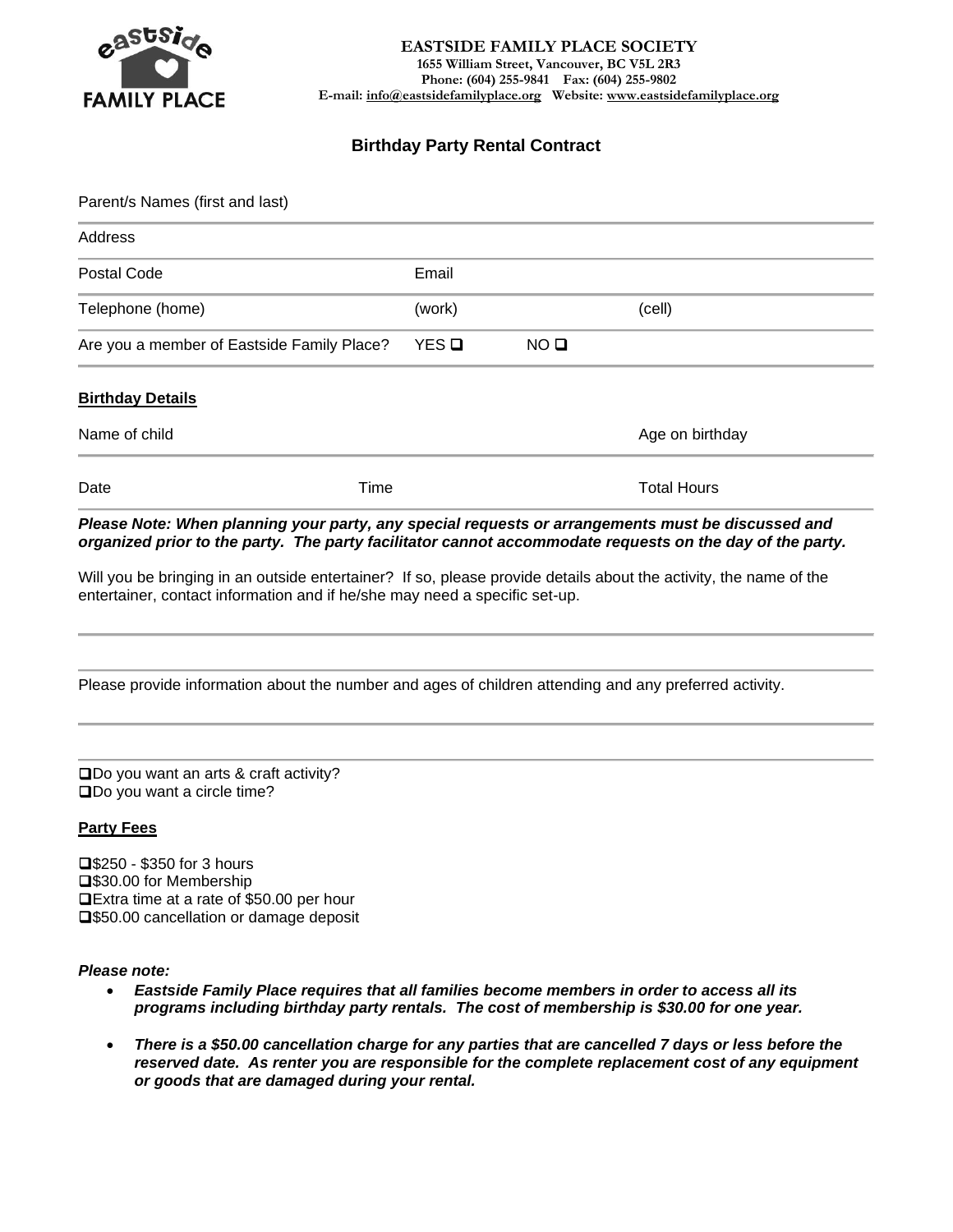❑Would you like to pick up any uncashed cheques? ❑Or would you prefer we destroy any uncashed cheques?

## *Please note: Any unclaimed cheques will be destroyed after 30 days.*

### **Waiver**

I have read and understand the Eastside Family Place Society's birthday party rental terms and conditions and I agree that Eastside Family Place Society shall not be responsible for any injury, loss or damage that may occur to the renter and their parties. I agree to indemnify and hold harmless Eastside Family Place Society for any loss or damage that may arise out of premise in this contract. I agree that I am fully liable for any damage caused to Eastside Family Place Society's property as a result of my party's negligence in the use of this facility.

| Renter's Name              | Date |
|----------------------------|------|
| Signature                  |      |
| <b>ESFP Representative</b> | Date |
| Signature                  |      |